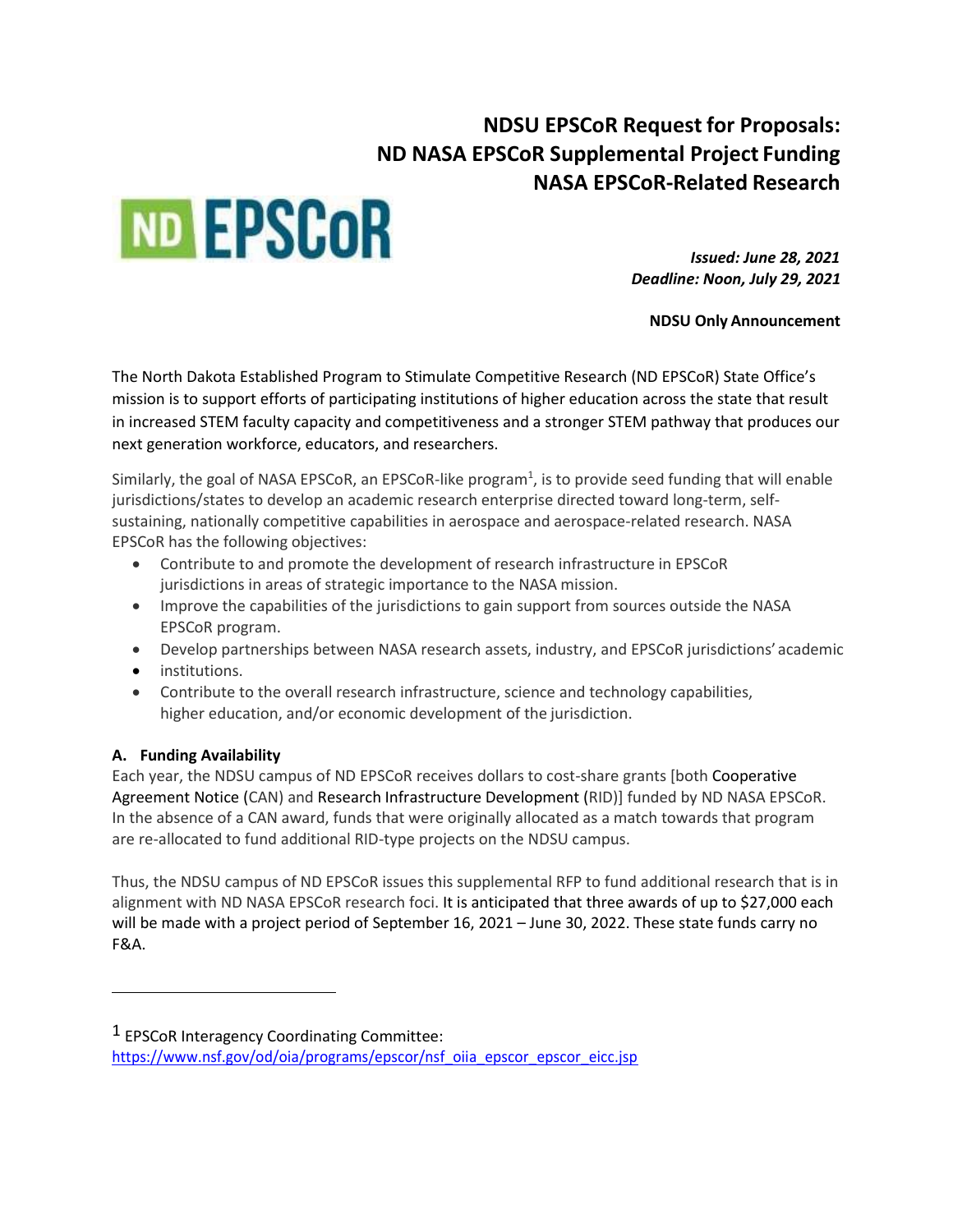## **B. Research Focus Areas**

In line with the most recent ND NASA EPSCoR Research Focus Area solicitation, funding will be awarded in the following focus areas that are designed to promote, develop, and expand NASA research in North Dakota aligned with NASA priorities and Mission Directorates as outlined in the following sources:

- **NASA Priorities:**
	- o NASA 2017 Strategic [Technology](https://www.nasa.gov/sites/default/files/atoms/files/2017-8-1_stip_final-508ed.pdf) Investment Plan
	- o NASA 2018 [Strategic](https://www.nasa.gov/sites/default/files/atoms/files/nasa_2018_strategic_plan.pdf) Plan
	- o NASA 2020 [Technology](https://www.nasa.gov/sites/default/files/atoms/files/2020_nasa_technology_taxonomy.pdf) Taxonomy
- **NASA Mission Directorates:**
	- o Science Mission [Directorate](https://science.nasa.gov/) (SMD)
	- o [Aeronautics](https://www.nasa.gov/aeroresearch) Research Mission Directorate (ARMD)
	- o Space [Technology](https://www.nasa.gov/directorates/spacetech/home/index.html) Mission Directorate (STMD)
	- o Human [Exploration](https://www.nasa.gov/directorates/heo/index.html) and Operations Mission Directorate (HEOMD)

## **C. Eligibility**

NDSU faculty (tenure-track, tenured, professors of practice, and research professors) are eligible to apply. However, NDSU faculty who have a current ND NASA EPSCoR CAN or RID awards are not eligible to participate. Researchers with past due reports from any EPSCoR-related program are also not eligible to participate.

## **D. Proposal Submission Deadline**

Proposals are due to the ND EPSCoR office no later than noon on July 29, 2021.

ND EPSCoR has a limited amount of funds to disburse for this NASA EPSCoR-related research at NDSU; thus, the submission of a proposal does not automatically guarantee funding.

## **E. Proposal Preparation Guidance**

The proposal narrative (item #3) should be no longer than five pages. In addition to stating the category specific NASA research focus area (section B). The full proposal must also contain the following sections:

- 1. Cover sheet is at: https://www.ndepscor.ndus.edu/fileadmin/ndus/ndepscor/NASA/2021NDStateNASACovSheet.pdf
- 2. 2-page NASA style Biographical Sketch of PI and a 1-page NASA Biographical Sketch for each Co-PI
- 3. Proposal/Research Narrative with the following section headings:
	- $\circ$  Introduction overview of the scope of work, including description of the NASArelevance, nature of collaborations
	- o Background
		- **EXE** Description of how the proposed work fits into your overall research plans and the field of study at large
		- **Preliminary research results (if applicable)**
	- $\circ$  Research Objectives clear identification of all science and technical objectives
	- o NASA Relevant Research Focus Area Identification of current and potential applications/relevance to NASA
	- $\circ$  Implementation Strategy expected deliverables: when, and by whom outlined in timetable of milestone completion
	- o Anticipated Outcomes
		- Expected research outcomes, plans for publications, conference attendance, funding opportunities, future studies and collaborations
		- Specific plans to secure future external funding, including timeline